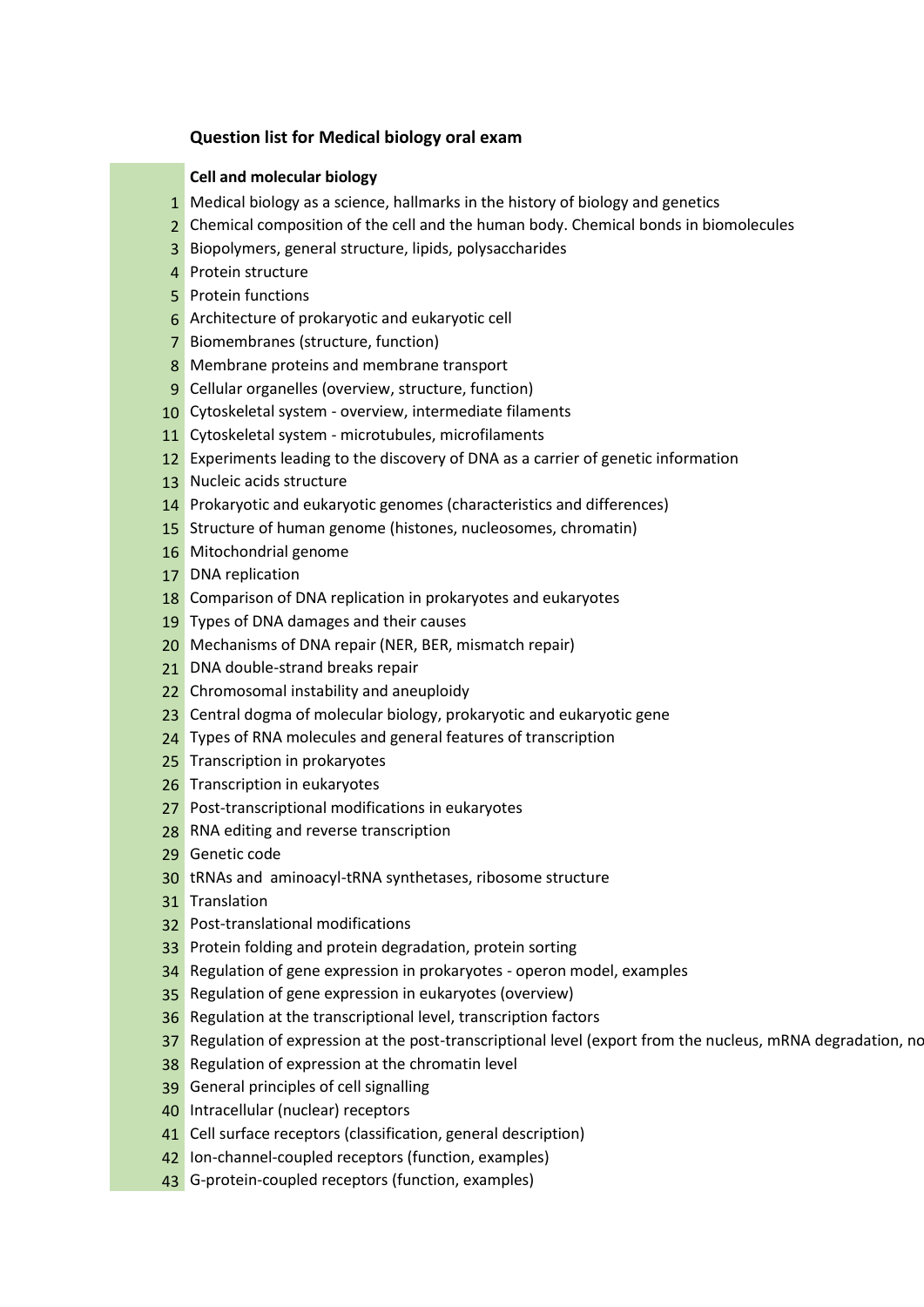- Receptors with enzyme activity (function, examples)
- Cell cycle
- Checkpoints and regulation of the cell cycle
- 47 Cell cycle deregulation and its consequences
- 48 Types of cell division and their significance
- Mitotic cell division
- Mitotic apparatus (centrosomes and mitotic spindle), chromatid separation
- 51 Errors in mitosis and their consequences
- Meiosis and gametogenesis
- Genetic impact of meiosis crossing-over and its significance
- Errors in meiosis and their consequences
- Gametogenesis, differences in gametogenesis in women and men
- Basic types of cell death and their significance
- Apoptosis extrinsic pathway of apoptosis, death receptors
- Apoptosis intrinsic pathway of apoptosis, the role of mitochondria
- Regulation of apoptosis, errors of the regulation
- Principle of tissue arrangement of cells (cytoskeleton and extracellular matrix)
- Connective tissues and extracellular matrix
- Epithelia and intercellular junctions
- Transient intercellular interactions
- Disorders of cell to cell interactions and cell to extracellular matrix interactions **Genetics**
- Mendel's laws. Monohybridism. Dihybridism
- Interactions of non-allelic genes
- Genealogical method (principles and examples)
- Autosomal recessive inheritance (principles, examples)
- Autosomal dominant inheritance (principles, examples)
- Gonosomal recessive inheritance (principles, examples)
- Gonosomal dominant inheritance (principles, examples)
- 72 Dominance and codominance, penetrance and expressivity
- 73 Chromosomal disorders (overview)
- Chromosomal aneuploidy (numerical chromosomal aberrations)
- Structural aberrations of chromosomes
- 76 Multifactorial inheritance (multifactorial trait determination, examples of diseases, heritability, threshold effect)
- 77 Twin method, concordance
- Gene linkage, gene mapping, LOD score
- Population genetics, allele frequency theory (Hardy-Weinberg equilibrium)
- 80 Factors affecting a population gene pool
- 81 The human genome project, information content of the human genome
- 82 Architecture of the human genome (coding and non-coding genome, repetitive sequences)
- 83 Tandem repeats (classification, significance)
- 84 Dispersed repeats: mobile genetic elements
- 85 Variability of the genome (polymorphisms and gene variants)
- 86 Epigenetics (genetic and epigenetic code)
- 87 Genomic imprinting, uniparental disomy
- 88 Non-coding RNAs and chromosome X inactivation